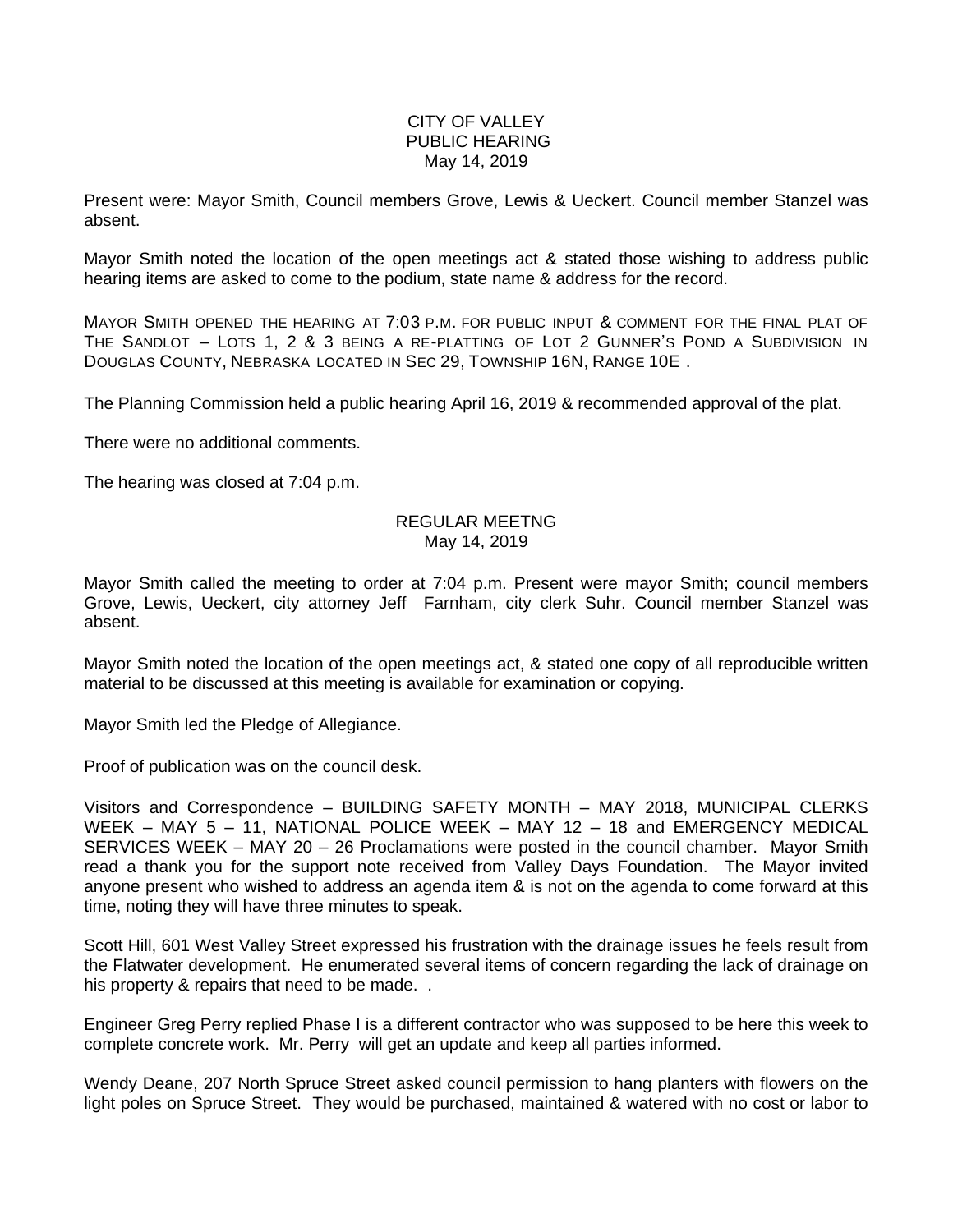the city. Council agreed this is a good idea & encouraged her to go forward.

Tristan Nelson representing Seven Lakes Marathon reported the marathon scheduled for 2019 was cancelled due to the flood. The Marathon is scheduled for April 25, 2020.

Lewis moved to approve the agenda. Grove seconded. Lewis, Ueckert & Grove voted YES. NO; no one, motion carried.

Lewis moved to approve the consent agenda. Grove seconded. Lewis, Ueckert & Grove voted YES. NO; no one, motion carried. Consent agenda items were: Accept April 9 community development authority & council meeting minutes & April 23 special meeting minutes; Treasurer's report; April payroll, \$64,495.70/IRA \$847.96; Accept PeopleService, Inc., report, January 10 Library Board minutes & April library statistics, April 16 Planning Commission minutes, April 17 Cemetery Board Minutes; Reappoint Scott Burke, Rob King & Duane Prorok to three year terms on the Planning Commission. Approve bills paid during the month & bills presented for payment; **Supplies:** Ace 450.85; Amazon 863.40;Arps 1828.00; Bauer 58.00; Core & Main 36093.00; Dick's 12.36; D Cnty 1423.00; Elkhorn Fence 17998.00; Fisher 329.25; Forceflow 775.77; John Deere 97.71; JKRJ Hardscapes 4042.00; Jones Automotive 1751.00; Kirby 229.17; Lanoha 707.49; Larsen 1188.60; Lowes 129.90; Martin Marietta 3907.55; Menards 342.46; Michael Todd 364.87; OfficeNet 1193.84; Petty Cash 30.78; Publication 215.50; Rob's 2769.78; Staples 179.98; Titan 1335.00; Tradewell 1445.00; Two Rivers 3831.22; Univar 752.40; United Seed 905.00; Winnelson 271.95; Wex 2043.86; **Services:** Aflac 736.68; Bankers 750.00; Bert Gurney 27869.81; BCBS 10320.34; BHE 480.48;Carstensen 269983.25; C-Rmen 38232.26; Cather 324757.95; Center Point 50.00; Cox 978.11; DCPG 191.32; DC Env 1145.22; Electric Pump 12482.00; Everetts 562.46; Elkhorn Valley Con 12883.20; FSI 69530.00; J Farnham 3545.50; FNB 5962.50; FSB 5962.50; Fremont Util 72620.30; Grainger 575.64; Janke Plmbg 525.00; Jensen Tire 1320.00; Lien 92.00; LincFinc 761.94; M Matzen 776.60; Mastercard 149.20; NE Snow Equip 1742.93; O & P 4683.88; OPPD 14989.85; PeopleService 21980.00; Powertech 1958.00; Gene Steffy 255.00; Trekk 2300.23; U-Fill-It 19489.98; USPS 729.28; Verizon 423.17 ; West-E-Con 4660.18; WindowPro 20.00; Woodhouse 22.65; **Taxes:** FED 15690.40; NE 2426.13; **Reimburse/Refund**: Charleston 500.00; Majestic 1000.00; Leathers/Lozano/Lynn/Ott/ Frost 150.00 each; Three Points Dev 41799.79; Menard 5242.60; Mallard Landing 65289.44; Lanoha Development 31978.72.

Agenda Item #8 – Justin Lewandowski was absent. He will attend the June 11 meeting.

Council member Ueckert introduced, read & moved for approval of Resolution No. 2019-12 to approve the final plat of The Sandlot, a re-plat of Lot 2 Gunner's Pond Subdivision. Grove seconded. Ueckert, Grove & Lewis voted YES. NO; no one, motion carried. A true, correct & complete copy is on file at city hall.

Council member Grove introduced, read & moved for passage of Resolution No. 2019-13 authorizing Mayor Smith to execute the agreement with Twin Rivers YMCA to manage the outdoor pool for the 2019 season. Ueckert seconded. Grove, Lewis & Ueckert voted YES. NO; no one, motion carried. A true, correct & complete copy is on file at city hall.

Aquatics director Cheryl Peterson, 2045 N 70<sup>th</sup> Avenue, Omaha & Pool manager Renee Muhlcaugh representing Twin Rivers YMCA introduced themselves & said they were present to answer any questions about the pool.

Lewis moved to set the pool admission rates for child/daycare at \$1 per child per visit. Accompanying adults that are supervising the group would be free. Ueckert seconded. Lewis, Ueckert & Grove voted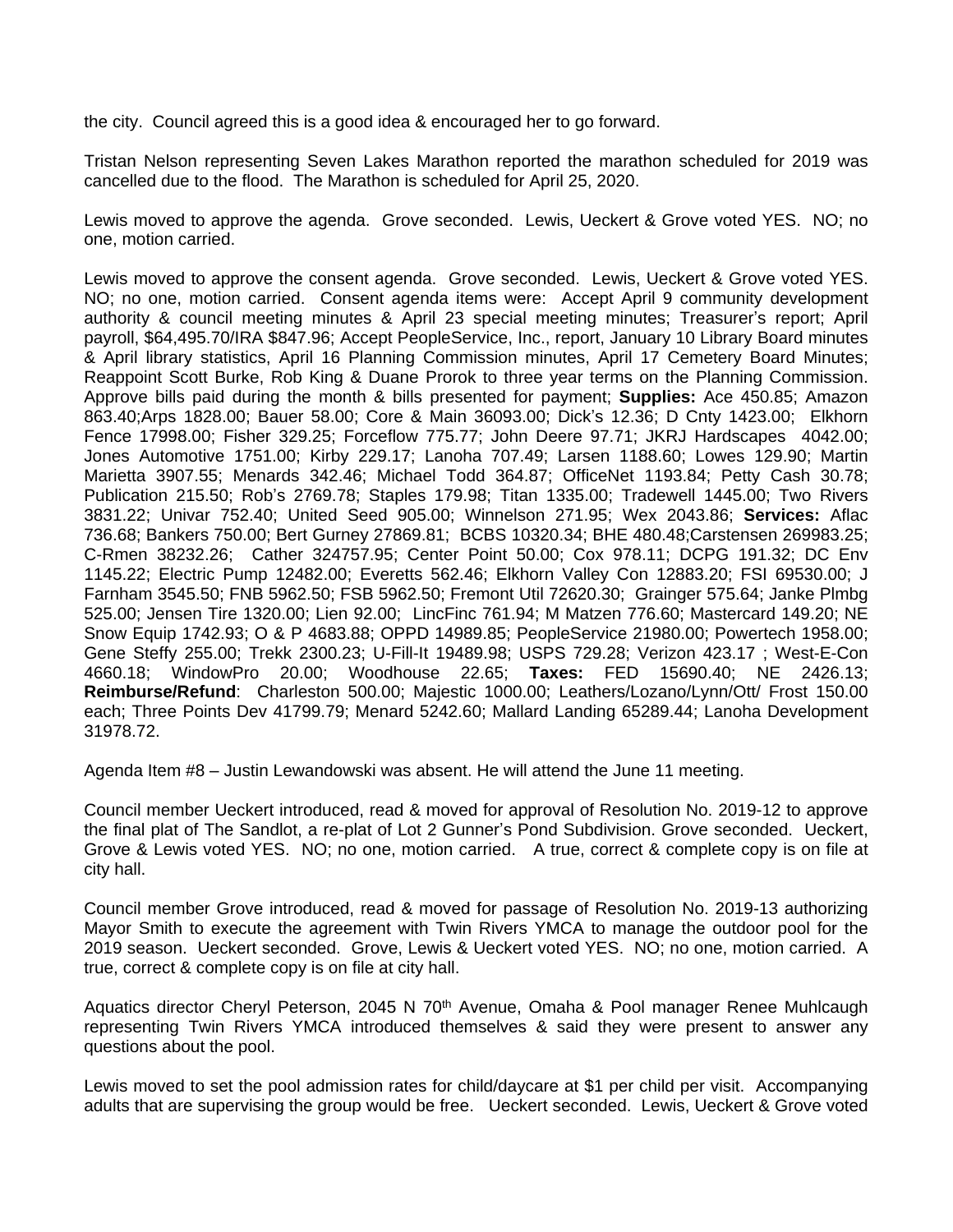YES. NO; no one, motion carried.

City Engineer - a. 2018 Water System Improvements (Ginger Cove / Ginger Woods) The water line around Ginger Cove is about 60% complete & will be done by the end of the week. The Corps of Engineers 408 permit has been signed. The contractor will be off-site the week of May 20. The engineer recommended approval of Carstensen Contracting pay request #4.

Council member Ueckert introduced, read & moved for approval of Resolution No. 2019-14 pay request #4 to Carstensen Contracting Inc \$269,983.25 for Ginger Cove / Ginger Woods water system improvements. Lewis seconded. Ueckert, Grove & Lewis voted YES. NO; no one, motion carried. A true, correct & complete copy is on file at city hall.

b. Valley Shores Pavement Resurfacing Paving District # 2018-1. Significant progress has been made with two days of paving remaining. The engineer recommended approval of Cather & Sons Construction pay request #1.

Council member Grove introduced, read & moved for passage of Resolution 2019-15 pay request #1 to Cather & Sons Construction, \$258,858.51 for Valley Shores Pavement resurfacing district #2018-1. Lewis seconded. Grove, Lewis & Ueckert voted YES. NO; no one, motion carried. A true, correct & complete copy is on file at city hall.

c. Flat Water Phase I – The concrete work scheduled to be completed this week has been weather delayed. Mr. Perry will get a proposed schedule for Phases 2 & 3.

d. 2019 Flood Assistance – Over 500 meter readers (MXU) were flooded & must be replaced; removing flood debris from sewer mains & lift stations; Gardiner Street storm water pumping station needs to be repaired/replaced/mitigated to restore the integrity of the system; Valmont lift station was flooded, pumped out & is working for now; street damage to concrete & asphalt is being repaired.

e. Other / Miscellaneous – 1. West Street manhole installation – Vrba will install in a couple of weeks. 2. Country Aire Financing & Conceptual Layout – The engineer has begun surveying & is working with John Tomanek. 3. Groundscapes water & sewer extensions – The east 600' of the property will be involved in the extensions & is still in preliminary planning stages. 4. Flatwater Phases 2 & 3 predevelopment agreement – Grading for Phases 2 & 3 will be complete in 60 days. 288<sup>th</sup> Street washout & school drainage need to be addressed.

City Attorney – Mr. Farnham reported he has been extremely busy & heavily involved with Hanson's Lake flood damage. He explained Resolutions 2019 16 & 17 are part of the process for emergency measures compliance for FEMA reimbursement.

Council member Grove introduced, read & moved for passage of Resolution No. 2019-16 adopting certain procurement policies & procedures to govern all procurement transactions conducted by the City. Ueckert seconded. Grove, Lewis & Ueckert voted YES. NO; no one, motion carried. A true, correct & complete copy is on file at city hall.

Council member Grove introduced, read & moved for passage of Resolution No. 2019-17, authorizing & directing the solicitation of qualifications from qualified engineering consulting firms to assist the City in connection with certain projects for which the city intends to seek reimbursement in connection with federal grant programs. Lewis seconded. Grove, Lewis & Ueckert voted YES. NO; no one, motion carried. A true, correct & complete copy is on file at city hall.